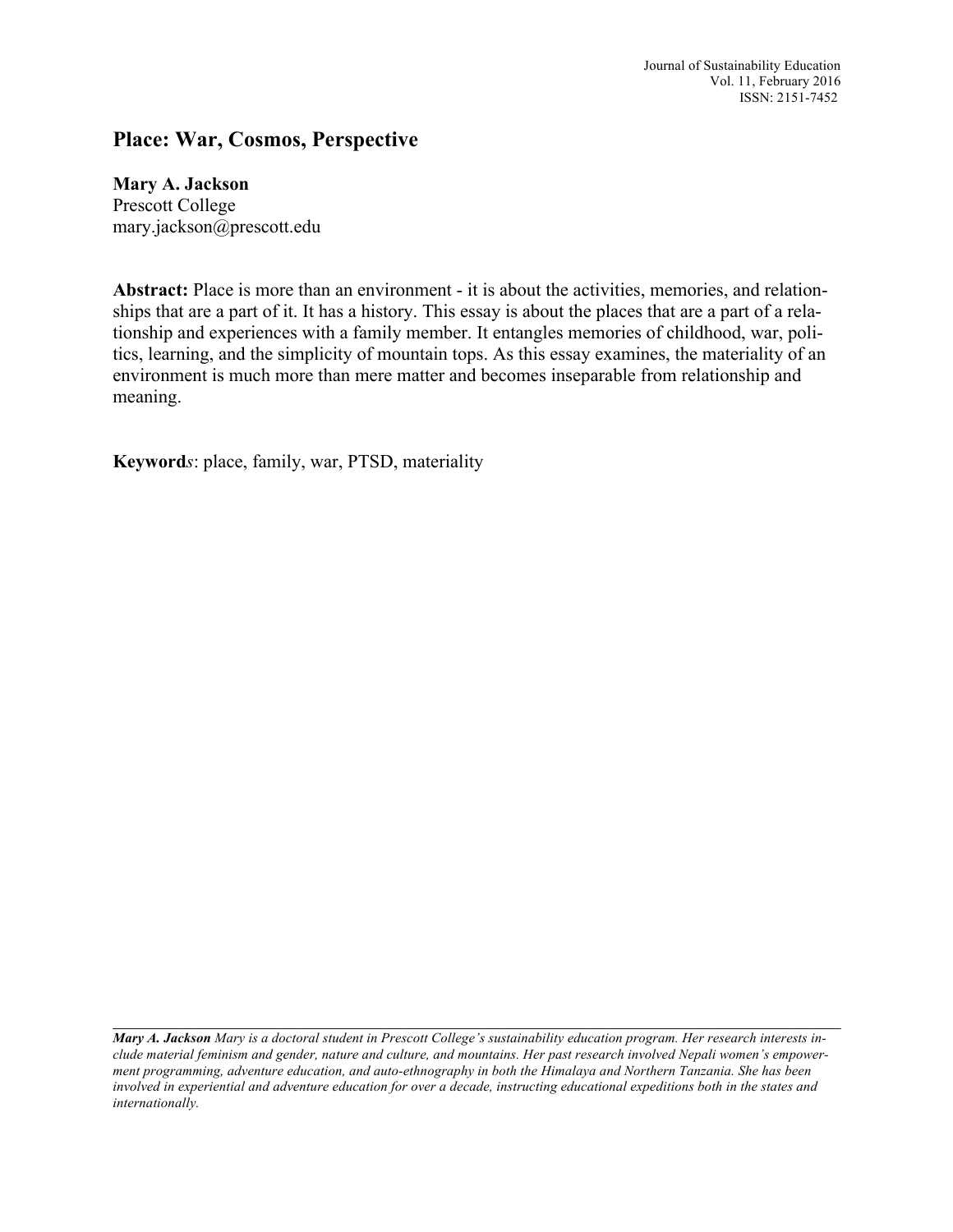Mountains are my place. But I am not thinking of them right now. My place begins with the Swiss Family Robinson Tree house in Disneyland California - a place based on a story that represents adventure, action, and exploration. As children my older brother would give his pointer finger to me to grab hold of and we explored through the tree house. We picked our favorite rooms, chose our beds, giggled with excitement. During trips from Virginia to California to visit family we always went there, then we would go to the Sierra Nevada Mountains. We backpacked as a family for a week or so, over high granite passes, through wild meadows. I learned to fish rainbow trout in the backcountry of Yosemite. Twenty years ago we finished a hike with a climb of Mount Whitney - the highest peak in the continental US. I have Mount Whitney tattooed on the inside of my left wrist. It covers a scar from a pit-bull bite that landed me in the hospital for five days. I haven't seen Mount Whitney since 1993, but that place defined the trajectory of my outdoor pursuits and career.

My brother, six years my senior, would pick me up from elementary school. I held his finger as he walked me home. My school was just a short walk down the suburban street we lived on. Before the school was built it was a dense forest. Deer played in there.

I remember hanging yellow ribbons on the trees in front of the school during the first gulf war. It was over so quickly. I always had a feeling the US would return.

I went to visit my brother and his family in Florida last spring. We went to Disney World. For old times sake my brother and I ran up the Swiss Family Robinson treehouse, an exact replica of the one in California, just like we were kids.

My brother visits Colorado once a year or so. He likes to run ultra marathons. Colorado is a good training ground. On occasion he beats me up a mountain, although that is normally because he makes me drink too much the night before. Once, I took him caving in the early spring with a few girlfriends. The road to the cave was blocked off by a few feet of snow. We postholed through it, my brother in his jeans, my Colorado friends laughing at him. The cave was an adventure, as they always are. We explored rooms, an underground stream, and scrambled to get back to the entrance just like we were kids again.

Our back yard in Virginia had a swing set. My brother was too old (or too cool) to play on it. I spent hours, days even, of my childhood on it, dreaming of the future, trying to understand the world. My best friend, and next-door neighbor, sat out there with me nearly every night of summer and after school.

My brother left for college when I was in seventh grade. He went off to Virginia Commonwealth University in Richmond. I visited a number of times. We saw Les Miserables at the Mosque Theater (now the Landmark Theater). He took me to Agecroft Hall, an old Tudor mansion transplanted from England. I eventually went to VCU myself. I explored the old streets, walked around the grounds of Agecroft, and even saw Les Mis again at the Mosque. My son was born in Richmond, in the same hospital I stayed in for my dog bite.

My brother didn't finish his degree at VCU. He joined the military when I was in high school and finished his bachelors, and eventually masters with Army support. His wife had a ba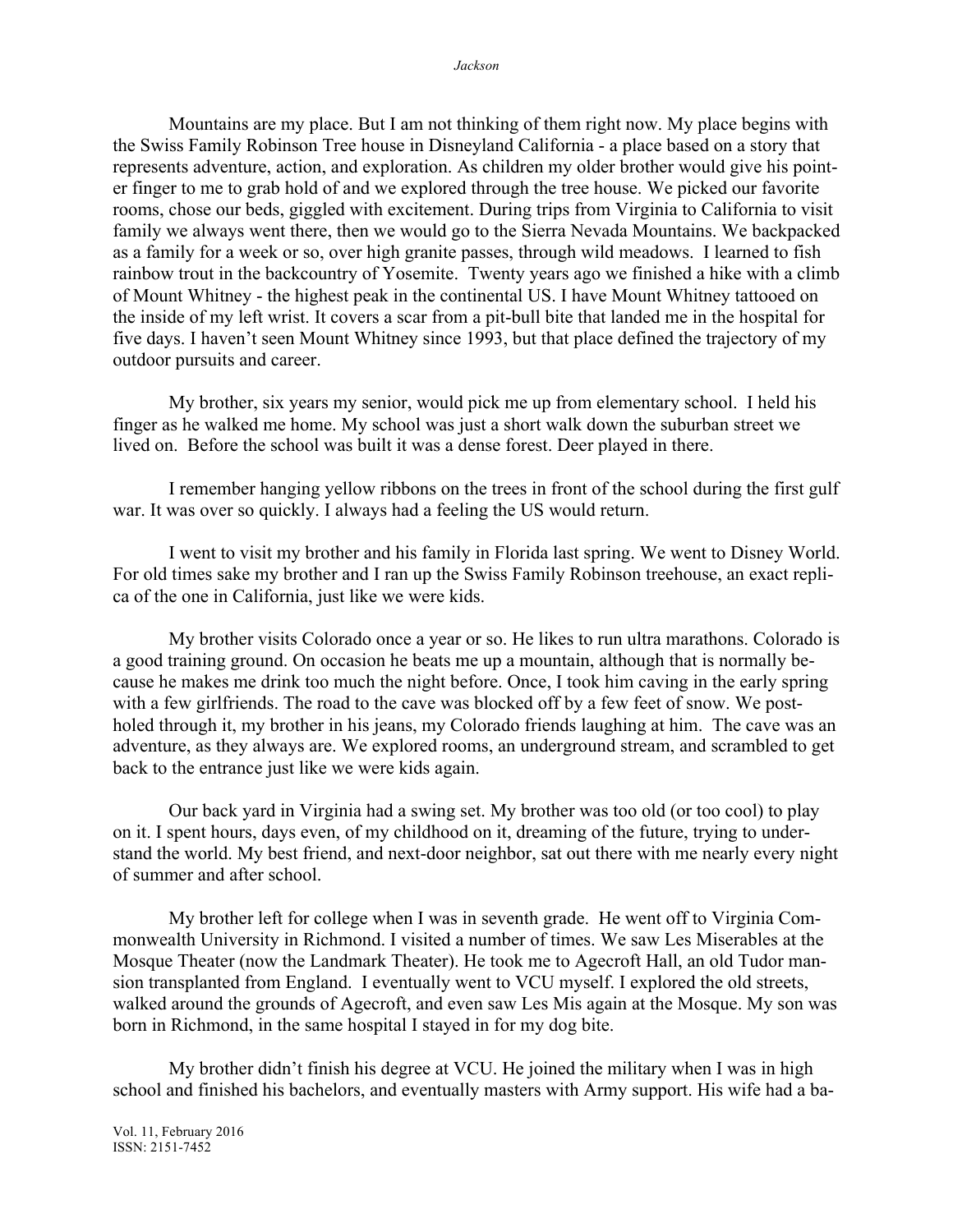by while he was at basic training. I remember giving little Zoe baths in my parent's kitchen and playing on the swing set with her.

On September 11, 2001 I was a sophomore in college at VCU. I was just south of the chaos up north, but it trickled down. My family and friends in northern Virginia saw the smoke of the pentagon. My neighbors, both marines stationed nearby, ran back and forth from their apartment in fatigues, packing their car, ready to go at a moment's notice. My grandfather, the colonel, called me in agony, praying and recounting Pearl Harbor and the Korean War. My brother demanded I stay put in my apartment and not attend classes. No one knew what else would happen.

My brother went to Afghanistan around the same time I went on my NOLS wilderness semester course. "I'm in the desert too," I wrote him. I sent him a copy of Ed Abbey's *Desert Solitaire* along with a horseshoe and some rocks I found. The first time I saw him after his return he looked aged. He came to visit me in Richmond. I ran down the old Victorian steps of my apartment building. His eyes had sprouted crow's feet. His hair was greying. He was 26.

I moved on from Richmond a few years later to where I live now in Golden, Colorado. My brother moved around some more with the military and settled in Florida, on the coast near Disney World. He has two teenaged girls now. He left active duty to work for the Department of Defense. He still lives and works in Florida, now as a special agent for the DOD. He returned to Afghanistan and Iraq.

A few years ago there was an embassy bombing in Baghdad. My brother was there. He also ran 50 miles around his base in Baghdad (10 mile loop 5 times!) so that he could qualify his time for a race back home in Florida. At the top of sniper hill he was shot at.

Every time he was at war and NPR talked of either Afghanistan or Iraq I would hold my breath. Yesterday, on the cover of the Wall Street Journal there was a picture of a little boy saying goodbye to his father's flag covered coffin. He just died in Afghanistan. The fighting and killing is still going on. American and Afghani alike are dying - men, women, and children. The war that was never a war is still going on.

 My brother called me last night. I was up in the mountains. My fiancé and I had walked around a historic ranch in Tabernash, Colorado, dreaming of maybe getting married in an aspen grove. Then we sat down for a celebratory dinner. My brother was at Disney World. On the train from Epcot to Magic Kingdom he heard the "bombs"- the fireworks of Epcot, a few too many drinks. He lost it.

He told me once that he runs long miles because he was running away from his demons. I could relate somewhat. I used to go for long, cold runs in the dark of Colorado winter after my divorce. I always thought my brother seemed so strong after coming back from war. He never exhibited signs of PTSD. He provided for his family, laughed a lot, and was of course an intense Jackson like all of us. He has his drink or two nightly; being a beer or alcohol snob he always has "top shelf" in his house.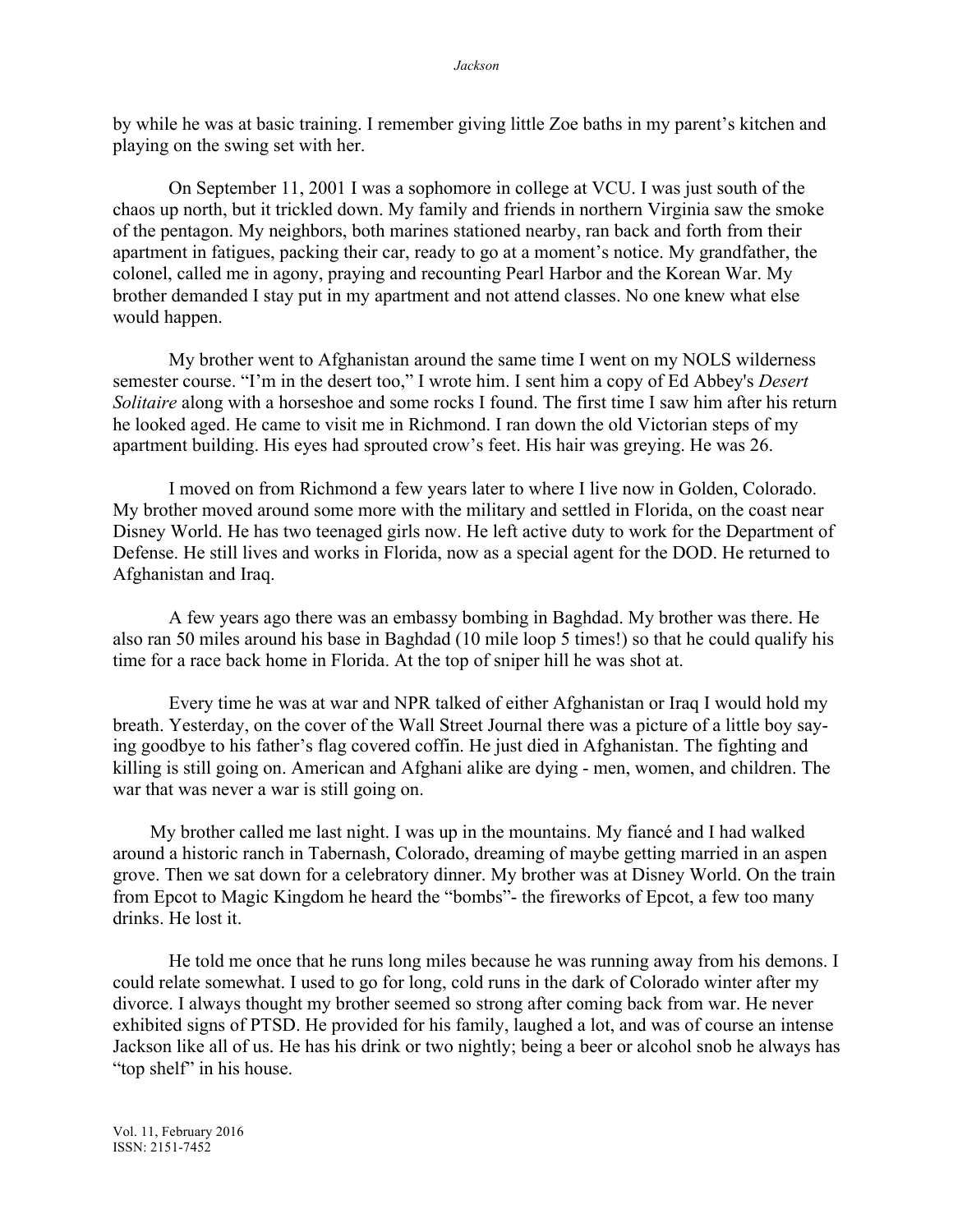I grew up in the epicenter of early American history. Civil war battlefields dotted Northern Virginia. Family vacations and school field trips meant walking around at least one historical battlefield. It was not uncommon to find bullets in the woods. I lived close to Manassas, site of the first battle of the war. My family visited Gettysburg. We saw the sites of the major events of the colonial revolution. We walked around old estates, Valley Forge, Mt Vernon. One of my favorite afternoon walks in Richmond was around Hollywood Cemetery. It was a graveyard of civilians, civil war officers, U.S. presidents (also the confederacy's only president, Jefferson Davis), and countless unmarked mass graves.

Something set my brother off last night. For years he pushed it down. His best friend died recently. An injury in Iraq had triggered ALS. There my brother called me, at the base of the Swiss Family Robinson Treehouse nearly in tears. "I've done things, I need to tell you". Slurring his words, drunk and suffering from flashbacks, he told me just a little. "That is a start, you need to say it", I told him. "You did what you had to do to come home alive, that is war! Remember Gettysburg and Manassas! You came home to us, and not in a coffin". I told him this as I looked up at the perfect night sky, the horizon defined by the Rockies. "The milky way is out" I told him.

Lately I've been immersed in thinking about the cosmos and the place of myself, and humans, and this planet, in the universe. There are so many mysteries about who and what we are. A tiny blue dot of a planet perfectly balanced in position of the sun. What is this world we live in? Where we fight and die, and worship money and condemn pure being? What is this place?

How can he comprehend what he saw and did in war? What perspective it gives or strips away! I was frustrated with aspects of my life when he called. I had recently left my job. The place and the environment was stifling. It was mechanistic grey boxy cubicles under fluorescent light, with no access to fresh air. That place was not my bliss, neither was the work. My every being said to leave. And then I did. I was upset though, about the uncertainty of finally leaving and looking at my future with a mix of freedom and fear. Talking to my brother that night every care I had about those grey boxes went away. Those boxes and systems of management mattered very little. It was recognition that place on this planet and in this cosmos has nothing to do with petty games of quasi-corporate culture.

This place I was in, a family member talking to a veteran of two terrible wars, was what mattered. Place to be there for my loved one.

My brother went through the Swiss Family Robinson Treehouse on the phone with me. He told me about each room. I told his wife to find a way to get him out here for a few days. We will climb a mountain and sit on top and talk.

*Author's Note:* This essay was written in October, 2013. My brother returned to Afghanistan in 2015 and safely returned, hopefully for the last time. There are currently 9,800 U.S. troops in Afghanistan and 3,300 in Iraq. According to the Watson Institute at Brown University,